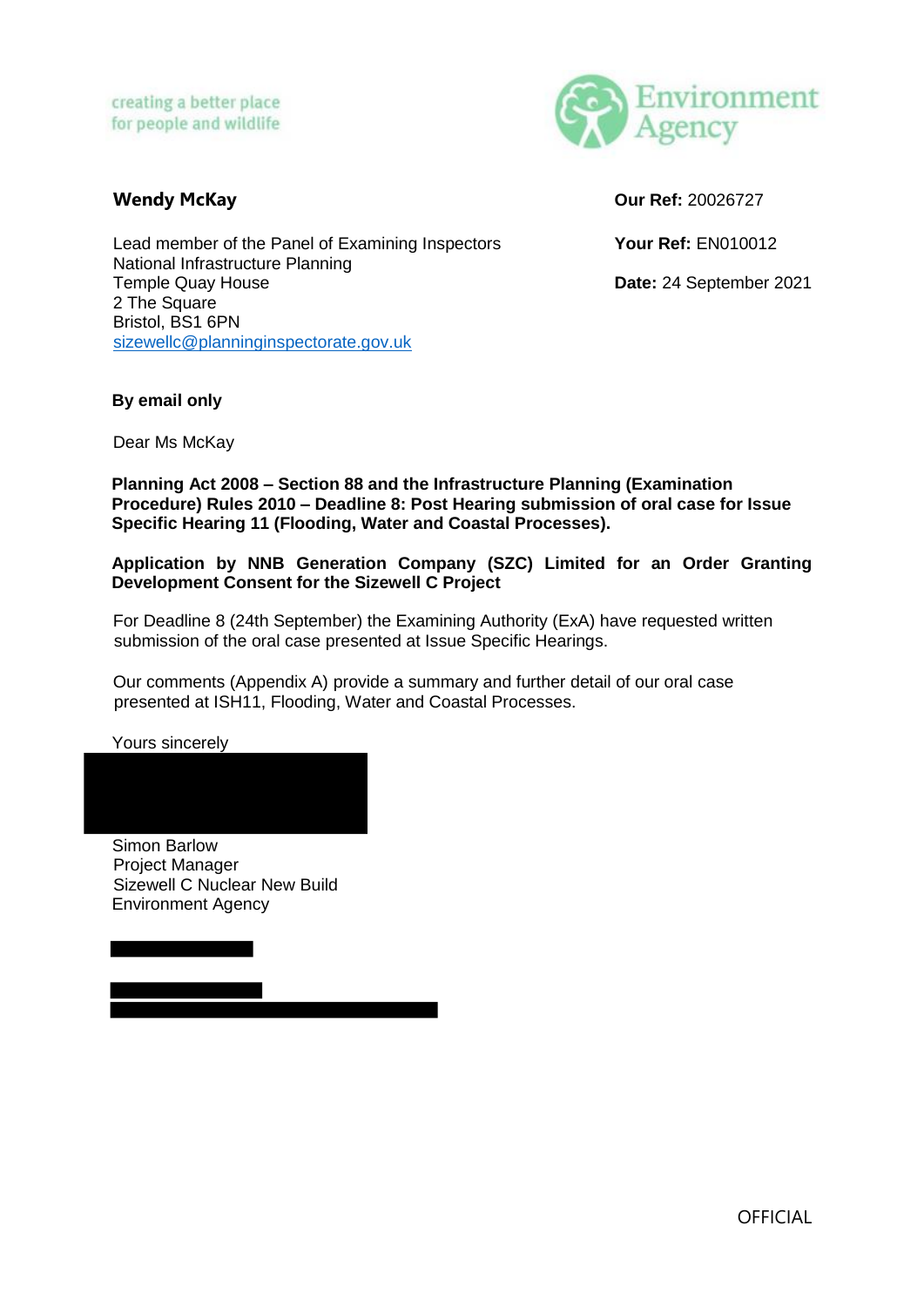## **Appendix A: Environment Agency summary of oral case for ISH11: Flooding, Water and Coastal Processes**

| <b>Agenda Item</b>                                                                                                                                                                               | <b>EA Position</b>                                                                                                                                                                                                                                                                                                                                                                                                                                                                                                                                                                                                                                                                                                                                                                                                                                                       |  |  |
|--------------------------------------------------------------------------------------------------------------------------------------------------------------------------------------------------|--------------------------------------------------------------------------------------------------------------------------------------------------------------------------------------------------------------------------------------------------------------------------------------------------------------------------------------------------------------------------------------------------------------------------------------------------------------------------------------------------------------------------------------------------------------------------------------------------------------------------------------------------------------------------------------------------------------------------------------------------------------------------------------------------------------------------------------------------------------------------|--|--|
|                                                                                                                                                                                                  | 1. Welcome, introductions and arrangements for the Hearing                                                                                                                                                                                                                                                                                                                                                                                                                                                                                                                                                                                                                                                                                                                                                                                                               |  |  |
| Reference will be made in Agenda items to the<br>Applicant's and IP's responses to ExQ1 and<br>ExQ2, the comments on those responses and<br>all written representations up to Deadline 7.        | No Environment Agency comments                                                                                                                                                                                                                                                                                                                                                                                                                                                                                                                                                                                                                                                                                                                                                                                                                                           |  |  |
| 2. Water Supply                                                                                                                                                                                  |                                                                                                                                                                                                                                                                                                                                                                                                                                                                                                                                                                                                                                                                                                                                                                                                                                                                          |  |  |
| The Water Supply Strategy and the availability<br>of both potable and non-potable water to meet<br>the full demands of the Project with particular<br>regard to the early years of construction. | <b>SZC Water Supply Strategy</b><br>At Deadline 7 (3 <sup>rd</sup> Sept), SZC Co submitted a updated [REP7-037] Planning Statement, Appendix<br>8.4KL Site Water Supply Strategy - Revision 2.0.<br>Within the hearing the Environmental Agency noted that there had been too little time given to provide<br>comments, but we will do so at Deadline 8 (24 <sup>th</sup> September).<br>We also noted that we considered any potential extension of desalination operation beyond the<br>construction phase may result in additional environmental impacts not yet assessed.<br><b>SZC Mains Water Supply</b><br>We have provided a detailed update on our understand of SZC mains water supply proposals within<br>our Deadline 8 response on [REP7-037] Deadline 7 Submission - 8.4 Planning Statement - Appendix<br>8.4K - Site Water Supply Strategy - Revision 2.0 |  |  |
| 3. Main Development Site Flood Risk Assessment (MDS FRA)                                                                                                                                         |                                                                                                                                                                                                                                                                                                                                                                                                                                                                                                                                                                                                                                                                                                                                                                                                                                                                          |  |  |
| Outstanding issues with respect to the<br>Applicant's assessment, in particular:<br>(a) Coastal flood risk; and                                                                                  | The EA highlighted that there was an outstanding issue regarding the increase in offsite flood risk at<br>Tank Traps, in the event of a 0.5% (1 in 200) annual probability coastal overtopping flood event in<br>2090. There would be up to a 0.2m increase in flood depth on land owned by RSPB in this flood event,<br>although the land is already at risk of flooding to 1.54m in this event, so the depth of flooding would                                                                                                                                                                                                                                                                                                                                                                                                                                         |  |  |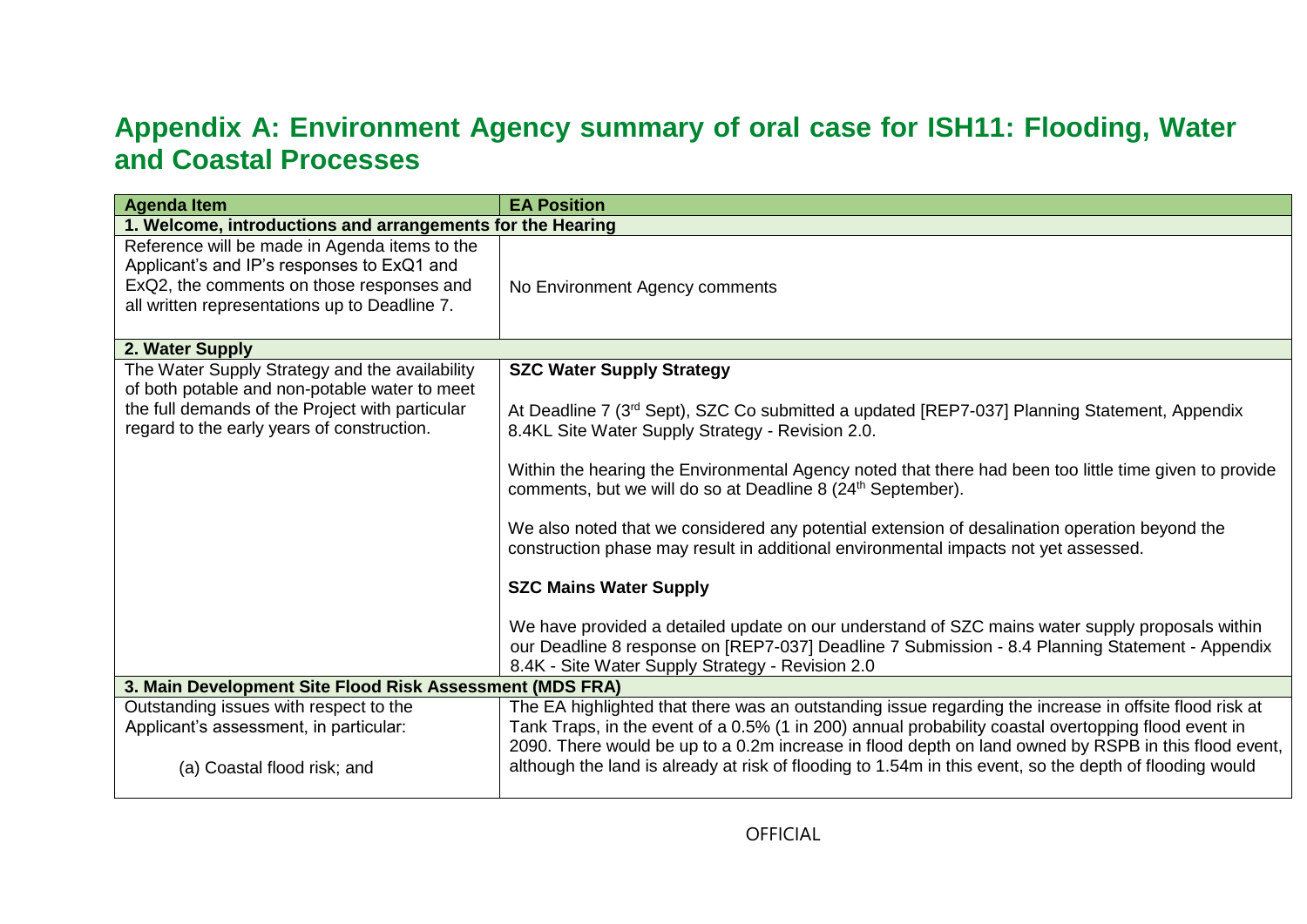| increase to 1.74m deep. We understand that the applicant are in discussions with RSPB regarding the<br>acceptability of this.                                                                                                                                                                                                                                                                                                                                                                                                                                                                                                                                                                                                                                                                                                                                                                   |
|-------------------------------------------------------------------------------------------------------------------------------------------------------------------------------------------------------------------------------------------------------------------------------------------------------------------------------------------------------------------------------------------------------------------------------------------------------------------------------------------------------------------------------------------------------------------------------------------------------------------------------------------------------------------------------------------------------------------------------------------------------------------------------------------------------------------------------------------------------------------------------------------------|
| We also highlighted that there are also small areas of land that would become at risk of flooding that<br>aren't presently, in a 0.5% (1 in 200) annual probability coastal overtopping event in 2090. However,<br>these are very small areas on the edge of existing floodplain, and flood depths would be<br>approximately 0.05m or 5cm. Again we understand that the applicant is in discussions with the<br>landowners regarding the acceptability of this.                                                                                                                                                                                                                                                                                                                                                                                                                                 |
| If landowner permission is not received then we consider that paragraph EN1 5.7.17 requires the<br>Decision Maker to determine the acceptability of these small increases in flood risk elsewhere.                                                                                                                                                                                                                                                                                                                                                                                                                                                                                                                                                                                                                                                                                              |
| <b>ExA Query regarding Sizewell-Dunwich Banks</b>                                                                                                                                                                                                                                                                                                                                                                                                                                                                                                                                                                                                                                                                                                                                                                                                                                               |
| The latest modelling (as reported in TR545) uses wave data from a buoy located offshore of the<br>Sizewell – Dunwich banks and applies this into a model domain inshore of the feature. This means<br>that the waves used in the model have not been impacted by the banks (which are known to cap<br>inshore storm wave height). Various bank scenarios have also been assessed involving different<br>sizes, orientation, height etc. as part of the expert geomorphological assessment work. The<br>Environment Agency therefore agrees with the applicant that the modelling is suitably conservative.<br>We had previously questioned the degree of conservatism when examining earlier technical reports,<br>but after further discussions with the applicant and subsequent review of the updated versions of<br>TR545 and TR544 we are satisfied that our concerns have been addressed. |
| There are no other outstanding EA areas of concern for the MDS FRA.                                                                                                                                                                                                                                                                                                                                                                                                                                                                                                                                                                                                                                                                                                                                                                                                                             |
|                                                                                                                                                                                                                                                                                                                                                                                                                                                                                                                                                                                                                                                                                                                                                                                                                                                                                                 |
| There previously was an outstanding issue regarding increases in flood depths on the floodplain<br>upstream of some of the river crossings, however most of these have since been shown to be within                                                                                                                                                                                                                                                                                                                                                                                                                                                                                                                                                                                                                                                                                            |
| the development boundary, and so are considered to be acceptable and do not need landowner<br>permission. There was one area for SW6 crossing outside of the site boundary, however the applicant                                                                                                                                                                                                                                                                                                                                                                                                                                                                                                                                                                                                                                                                                               |
|                                                                                                                                                                                                                                                                                                                                                                                                                                                                                                                                                                                                                                                                                                                                                                                                                                                                                                 |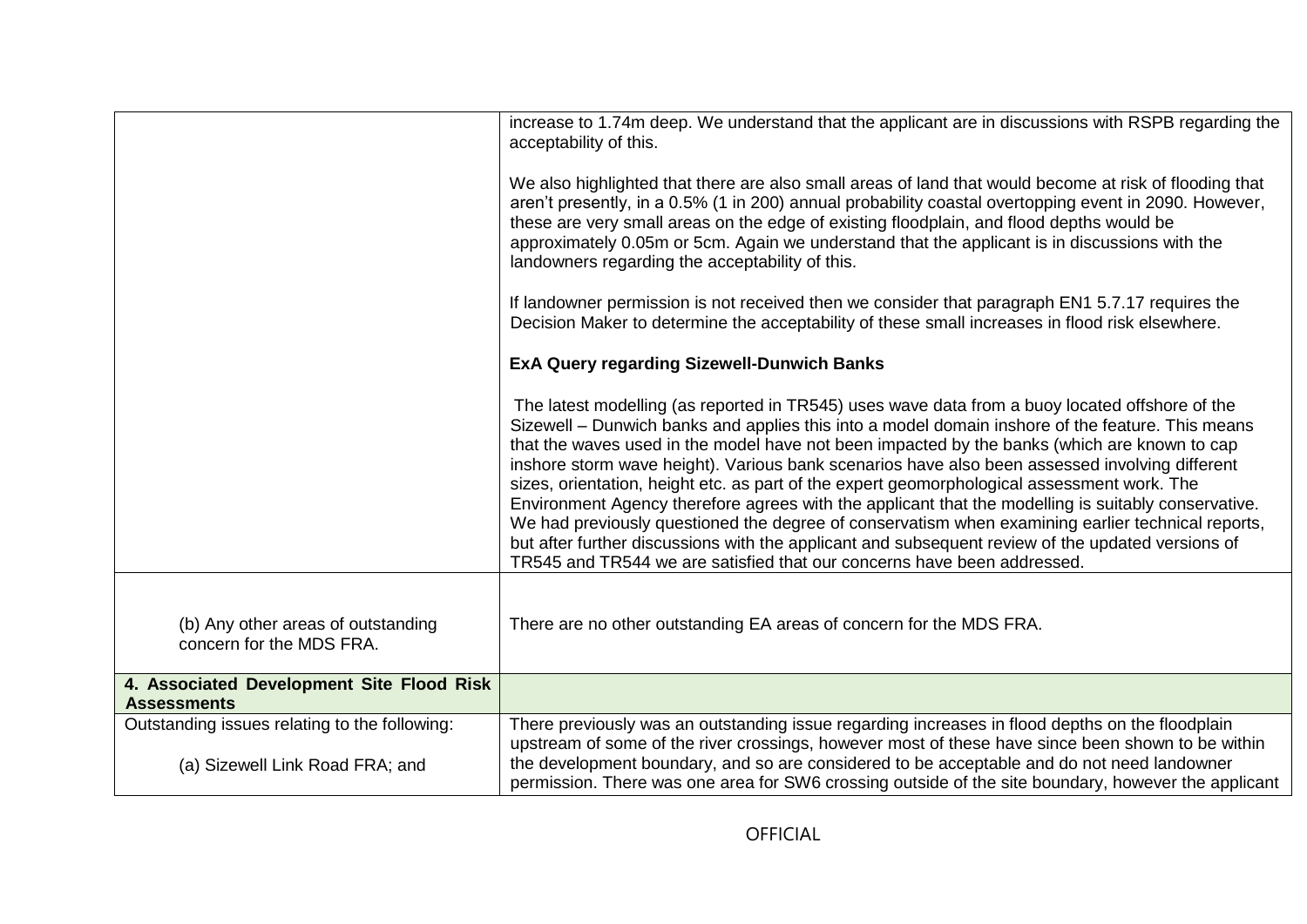|                                                                                               | has since clarified that this was a mapping error, and inspection of the modelling cross-sections shows<br>that the water remained within the channel in all flood events.                                                                                                                                                                                                                                                                                                                |
|-----------------------------------------------------------------------------------------------|-------------------------------------------------------------------------------------------------------------------------------------------------------------------------------------------------------------------------------------------------------------------------------------------------------------------------------------------------------------------------------------------------------------------------------------------------------------------------------------------|
| (b) Other Associated Development Sites.                                                       | There are no other outstanding areas of concern for the other associated development sites.                                                                                                                                                                                                                                                                                                                                                                                               |
| 5. Outline Drainage Strategy [REP2-033]                                                       |                                                                                                                                                                                                                                                                                                                                                                                                                                                                                           |
| Outstanding issues relating to the Outline<br>Drainage Strategy with particular reference to: |                                                                                                                                                                                                                                                                                                                                                                                                                                                                                           |
| (a) Main Development Site, including<br>Water Management Zones                                | We have reviewed the Main Development Site Drainage Strategy [REP7-017] submitted at Deadline<br>7. We are satisfied that additional control measures will be considered for mitigation of increased<br>pollution risk. Although this will be identified and explored in future design concept works, terminology<br>in the drainage strategy document should be clear and state when increased, additional or fail-safe<br>methods will be considered and implemented where appropriate. |
| (b) Drainage strategies for Associated<br><b>Development Sites</b>                            | No Environment Agency comments                                                                                                                                                                                                                                                                                                                                                                                                                                                            |
| 6. Water Monitoring and Response Strategy<br><b>AS-2361</b>                                   |                                                                                                                                                                                                                                                                                                                                                                                                                                                                                           |
| Outstanding issues relating to the Water<br>Monitoring and Response Strategy.                 | We have reviewed the Water Monitoring Plan [REP7-074] submitted at Deadline 7 and have no<br>comments to add.                                                                                                                                                                                                                                                                                                                                                                             |
| 7. Water Framework Directive<br><b>Compliance Assessment</b>                                  |                                                                                                                                                                                                                                                                                                                                                                                                                                                                                           |
| Outstanding concerns with respect to the Water<br>Framework Directive Compliance Assessment.  | <b>SSSI Crossing</b><br>The applicant has submitted at Deadline 7 a revised SSSI crossing design [REP7-005] for the<br>construction phase which would remove the drainage pipe.                                                                                                                                                                                                                                                                                                           |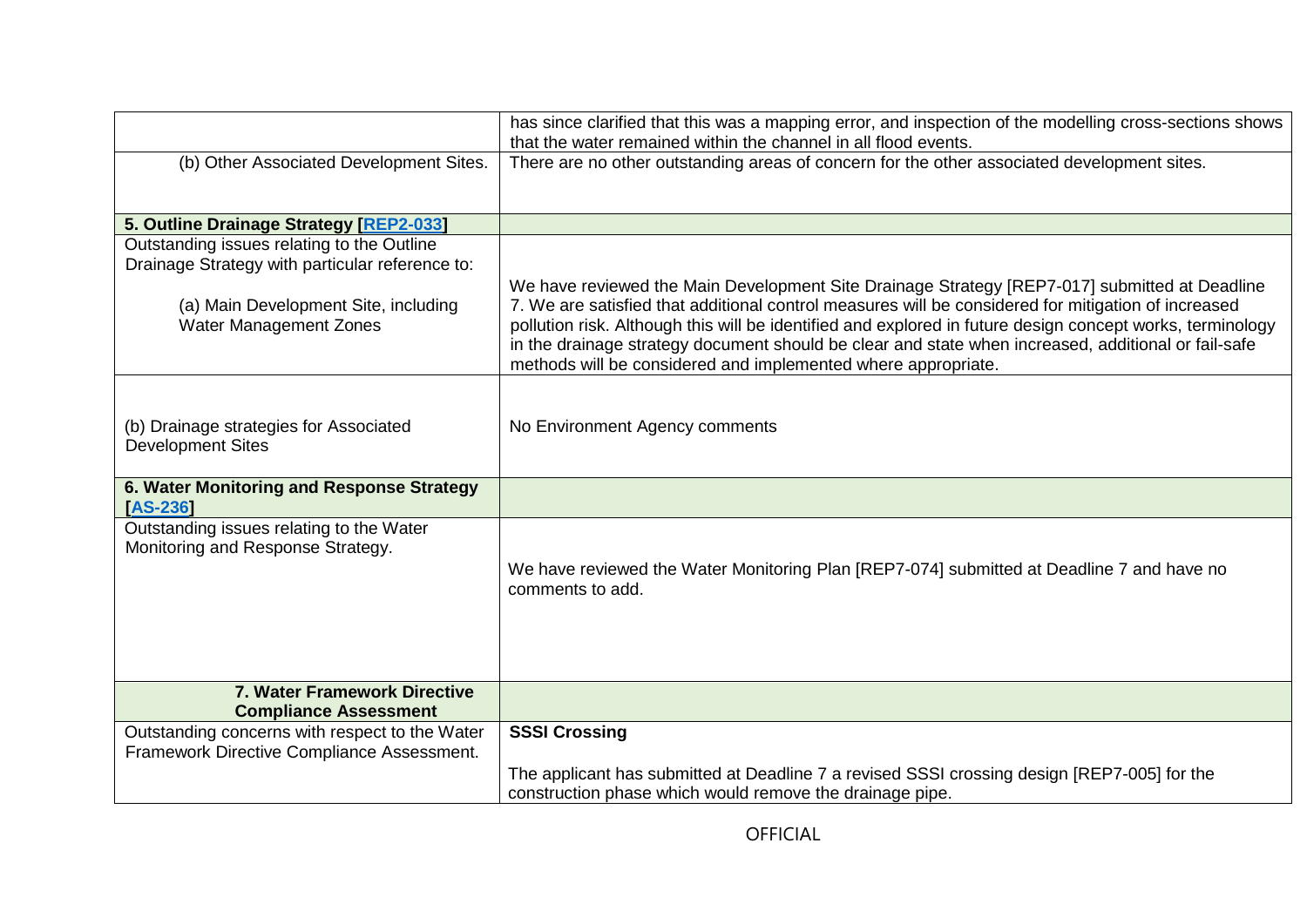| The triple span bridge design remains our preferred option as it would further reduce impacts to the<br>ecology of the area including invertebrates, and it would have the minimal land take from the SSSI.<br>Notwithstanding this, we consider this updated design, would reduce the risk of deterioration, under<br>The Water Environment (Water Framework Directive) Regulations 2017 (WFD), to an acceptable<br>level, and would not require a regulation 19 exemption.                                                                                                                                                                                                                                                                                                                                                             |
|------------------------------------------------------------------------------------------------------------------------------------------------------------------------------------------------------------------------------------------------------------------------------------------------------------------------------------------------------------------------------------------------------------------------------------------------------------------------------------------------------------------------------------------------------------------------------------------------------------------------------------------------------------------------------------------------------------------------------------------------------------------------------------------------------------------------------------------|
| <b>WFD Assessment Report Second Addendum</b>                                                                                                                                                                                                                                                                                                                                                                                                                                                                                                                                                                                                                                                                                                                                                                                             |
| At Deadline 7 the applicant submitted [REP7-284] the updated SZC Bk8 8.14Ad2 Ch WFD<br>Assessment Report Second Addendum - Revision 1.0                                                                                                                                                                                                                                                                                                                                                                                                                                                                                                                                                                                                                                                                                                  |
| We will provide comments at Deadline 8 (24 <sup>th</sup> September):                                                                                                                                                                                                                                                                                                                                                                                                                                                                                                                                                                                                                                                                                                                                                                     |
| WFD Ore & Alde TFCI deterioration risk EA Position                                                                                                                                                                                                                                                                                                                                                                                                                                                                                                                                                                                                                                                                                                                                                                                       |
| In the hearing the Environment Agency highlighted we are concerned that as a result of entrapment<br>losses to some fish species from the operation of SZC that a reduction in the number of fish entering<br>the Ore & Alde and Blyth waterbodies has the potential to lead to a deterioration of this element under<br>the Water Environment (Water Framework Directive) Regulations 2017 (WFD). The Blyth is not<br>currently monitored for fish under the WFD programme and assessment will be undertaken on the Ore<br>& Alde and applied to the Blyth by proxy.                                                                                                                                                                                                                                                                    |
| SZC Company at the request of the Environment Agency have run some potential fish reduction<br>scenarios for the Ore & Alde Transitional Fish Classification Index (TFCI) looking at a targeted number<br>of species of greatest importance in this waterbody. A within class deterioration is observed in all<br>scenarios which brings the Ecological Quality Ratio (EQR) score close to the good/moderate boundary<br>(0.58) and reduces the confidence in the classification to uncertain or no confidence. A greater number<br>of scenarios have been run by the Environment Agency using a greater number of species that feature<br>in the Ore/& Alde TFCI in the 6 year reporting cycle (2013-2018), these additional scenarios resulted<br>in a class deterioration from good to moderate potential for fish in this waterbody. |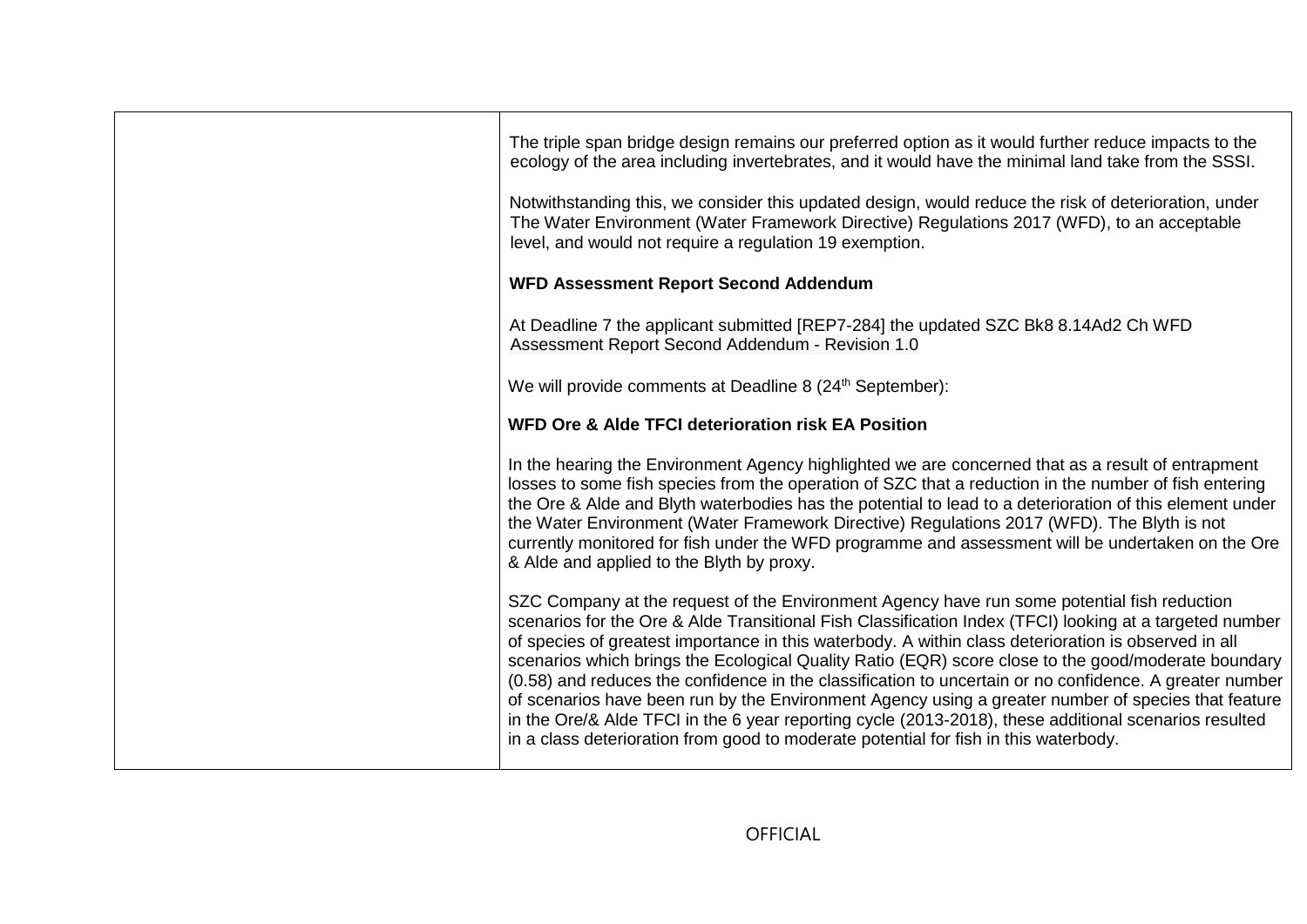|                                                                                                               | Due to the uncertainty which remains as to what the final predicted and actual entrapment loss figures<br>will be from the operation of SZC, we are currently unable to conclude that a risk of deterioration for<br>fish within this waterbody and by proxy the Blyth waterbody does not exist.                                                                                                                                                   |
|---------------------------------------------------------------------------------------------------------------|----------------------------------------------------------------------------------------------------------------------------------------------------------------------------------------------------------------------------------------------------------------------------------------------------------------------------------------------------------------------------------------------------------------------------------------------------|
|                                                                                                               | In order for us to maintain WFD compliance we recommend requirements are included in the DCO to<br>address this potential impact. These requirements would secure robust monitoring and provide<br>mitigation and compensation to undertake improvements which would benefit fish in the affected<br>waterbodies should a deterioration occur.                                                                                                     |
|                                                                                                               | As a response to this At Deadline 7 the applicant has submitted on additional monitoring,<br>mitigation/compensation proposals via:                                                                                                                                                                                                                                                                                                                |
|                                                                                                               | [REP7-040] 8.17 Draft Deed of Obligation Revision 7.0<br>[REP7-077] 9.89 Draft Fish Monitoring Plan - Revision 1.0<br>[REP7-007] Deemed Marine Licence conditions 50 & 51 in 3.1 Draft Development Consent<br>Order - Revision 8.0                                                                                                                                                                                                                 |
|                                                                                                               | We will provide comments at Deadline 8 (24 <sup>th</sup> September)                                                                                                                                                                                                                                                                                                                                                                                |
|                                                                                                               | In-combination assessment for WFD compliance                                                                                                                                                                                                                                                                                                                                                                                                       |
|                                                                                                               | In the hearing we also highlighted that through the Environmental Permitting Regime, we will also<br>need to complete an in-combination assessment to ensure WFD compliance, this will include<br>consideration of impacts associated with operational and construction related permits, such as the<br>water discharge activity, and combustion activity permits. We will only be able to complete this when<br>we have determined these permits. |
| 8. Coastal Processes Update                                                                                   |                                                                                                                                                                                                                                                                                                                                                                                                                                                    |
| Coastal processes update to include the<br>following: Modelling for SCDF through<br>decommissioning to 2140;. | We received modelling extending the assessment out to 2140 at Deadline 7 to account for the full<br>duration of the decommissioning phase. At the Hearing stage, we highlighted our review of that<br>modelling work is still ongoing, but we are in a position to share some broad headline messages:                                                                                                                                             |
|                                                                                                               | 1.<br>It is notable that the assessment work in this latest addition of TR545 uses two of the three<br>storm parameters previously used in the assessment to 2099; namely a 1 in 20 yr event from<br>NE and S (we understand that insufficient time was available to run the Beast from the East                                                                                                                                                   |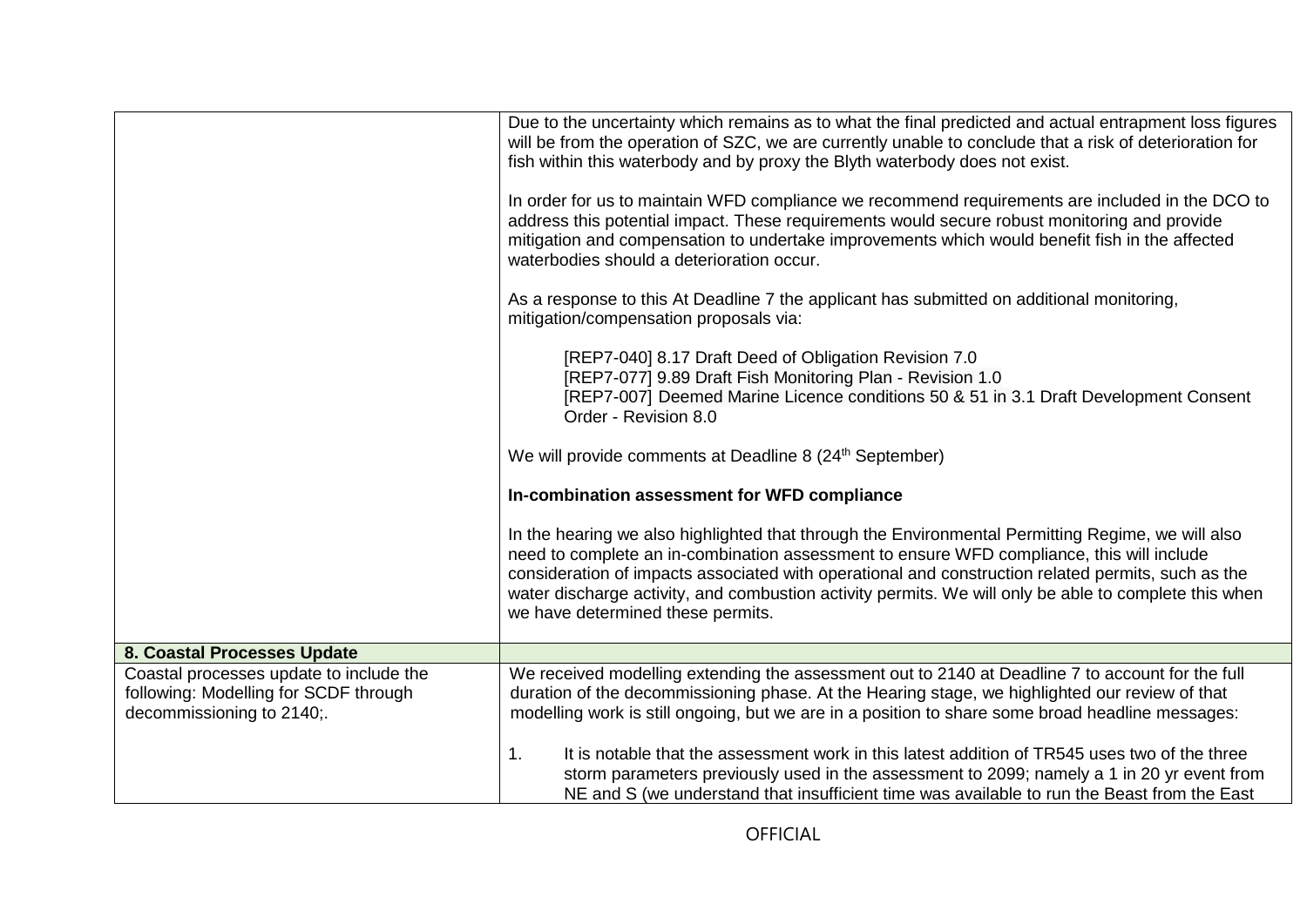|                                                                   | sequence, which equates to a larger 1 in 107 yr return interval for cumulative wave energy, but<br>was shown in the previous modelling phase to be less erosive than the 1 in 20 yr northerly<br>event). At ISH6 we outlined our view that more severe storm conditions should be modelled<br>when assessing geomorphological change beyond 2099, and whilst we note that this has not<br>yet been provided to us, it is our understanding from a conversation with the applicant that<br>work is planned to consider 1 in 10,000 yr return interval conditions equating to very severe<br>sea level rise and wave events occurring simultaneously. We consider this a necessary step to<br>account for the full range of plausible scenarios, and look forward to receiving this work for<br>further technical review.<br>We will need to complete our detailed review of the modelling, but in light of what we have<br>2.<br>seen to date (i.e. a partial assessment of risks for the full duration of the project), we are<br>comfortable with the approach being used and the preliminary conclusions that have been<br>drawn so far. |
|-------------------------------------------------------------------|--------------------------------------------------------------------------------------------------------------------------------------------------------------------------------------------------------------------------------------------------------------------------------------------------------------------------------------------------------------------------------------------------------------------------------------------------------------------------------------------------------------------------------------------------------------------------------------------------------------------------------------------------------------------------------------------------------------------------------------------------------------------------------------------------------------------------------------------------------------------------------------------------------------------------------------------------------------------------------------------------------------------------------------------------------------------------------------------------------------------------------------------|
|                                                                   | Further comments have been provided separately at Deadline 8.                                                                                                                                                                                                                                                                                                                                                                                                                                                                                                                                                                                                                                                                                                                                                                                                                                                                                                                                                                                                                                                                              |
| modelling relating to the detailed design of the<br>adapted HCDF; | As with our previous response, we must add the caveat to this response that our detailed review<br>remains ongoing, and so at this time we can only share broad headline messages based on an early<br>light touch review.<br>We are pleased to see the inclusion of the updated HCDF design, including pairing back of the crest at<br>the northern end and a seaward deviation at the southern end. We note that further work is planned to                                                                                                                                                                                                                                                                                                                                                                                                                                                                                                                                                                                                                                                                                              |
|                                                                   | model this design during the operational phase, though this version of the design report does suggest<br>that this is considered unlikely to alter the existing conclusions.                                                                                                                                                                                                                                                                                                                                                                                                                                                                                                                                                                                                                                                                                                                                                                                                                                                                                                                                                               |
|                                                                   | It is notable that the modelling of the adapted design and RCP8.5 sea level with the NE 1 in 20 yr<br>return period wave climate results in erosion locally exceeding the sacrificial layer volume, meaning<br>immediate recharge would be required to avoid HCDF exposure in the event that another moderate<br>storm were to occur soon after. The report notes that this is an 'unlikely worst case scenario' but we<br>feel this will require further examination in the next iteration of the modelling and design reports<br>(particularly when considering more severe wave conditions and possibility of storm clustering as a<br>reasonable worst case).                                                                                                                                                                                                                                                                                                                                                                                                                                                                          |